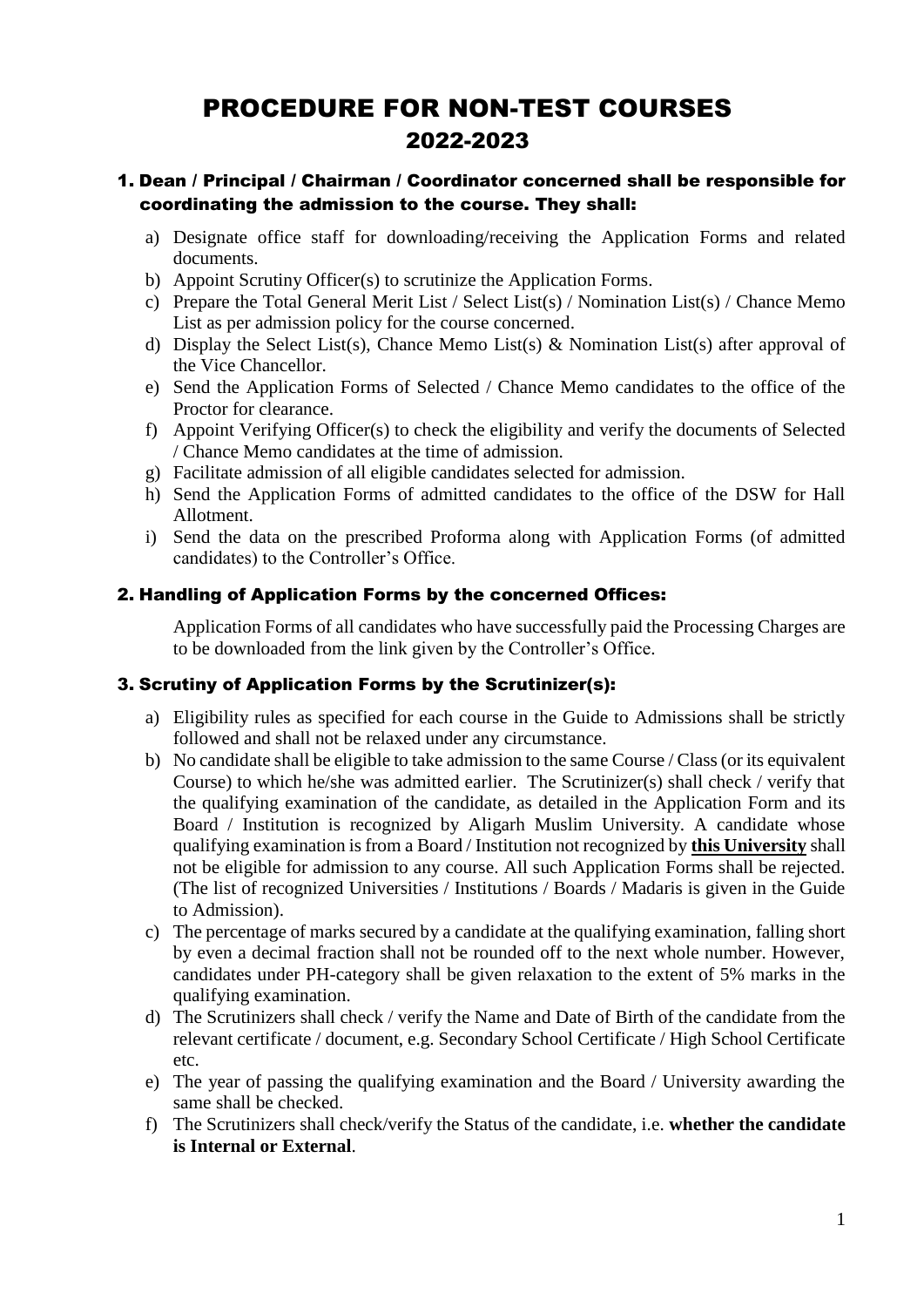**Definition**: An Internal candidate is one, who has passed the qualifying examination of this University as a regular student not earlier than three academic years from the date of admission to the Course.

**Explanation**: In the light of the above definition, only those candidates who have passed the qualifying examination for the course concerned from this University as a regular student during academic session 2019-2020, 2020-2021 and 2021-2022 shall be considered as Internal.

- g) The Scrutinizers shall also check/verify the eligibility of the candidate for the concerned course of study as per '**Maximum Age Limit**' (Guide to Admissions: **Annexure-I**), wherever applicable. If the age exceeds even by a single day, the candidate shall not be eligible for admission.
	- Madarsa passed out eligible candidates are to be given a relaxation up to three (03) years in the Maximum Age Limit for all course of studies at all levels.
	- Candidates under PH-category shall be given a relaxation in age up to a maximum of five years in admission to courses which prescribe a maximum age limit, except for those courses where such limits are prescribed by statutory/regulatory councils governing such admissions.
- h) The Scrutinizers shall also check/verify the eligibility of the candidate for the concerned course of study as per Matrix of '**Allowed Courses**' (Table-II in the Guide to Admissions: **Annexure-II**).
- i) The Scrutinizers shall check / verify the claim of Special Categories from the attached document(s). (For further details please refer Guide to Admissions).
- j) After Scrutiny, the List of candidates **not found eligible** shall be sent on email to Office of the Controller of Examinations at **[amu.dept@gmail.com](mailto:amu.dept@gmail.com)** in PDF format for display. The same shall also be displayed on the Notice Boards and website of the concerned Faculty / Department / College/Polytechnic/ Centre by the concerned Dean / Chairman / Principal / Coordinator.

# 4. Lists to be prepared for each course:

- a) **Total General Merit List**: It is the Merit-wise list of all candidates determined on the basis of marks obtained by the candidates in the Qualifying Examination as detailed in the Guide to Admissions. In case of tie between two and more candidates in the Merit List, the preference will be given to the candidate senior in age.
- b) **Select List –External**: It is the Merit-wise list of eligible External Candidates provisionally selected for admission constituting 30% of the Intake (It is to be further ensured that Select List (External) shall have at least 03% candidates from non-adjoining states of U.P.)
- c) **Select List - Internal**: It is the Merit-wise list of eligible Internal candidates provisionally selected for admission constituting 50% of the Intake.
- d) **Chance Memo List**: A single Chance Memo List shall be prepared. It is necessary that sufficient number of Chance Memos may be issued to ensure that all available seats are filled and no additional list is required. The Chance Memo List has to reflect the policy being adopted in the Select List **(Annexure – III)**.

### e) **Special Category Lists**:

A Merit-wise Lists of candidates belonging to the following Special Categories shall be prepared (For details, please refer to Guide to Admissions).

- I. Schedule Castes (SC)
- II. Scheduled Tribes (ST)
- III. Backward Classes (BC)
- IV. Children of University employees, including retired University employees and those who died in harness. (CE)
- V. Children of Alumni (CA)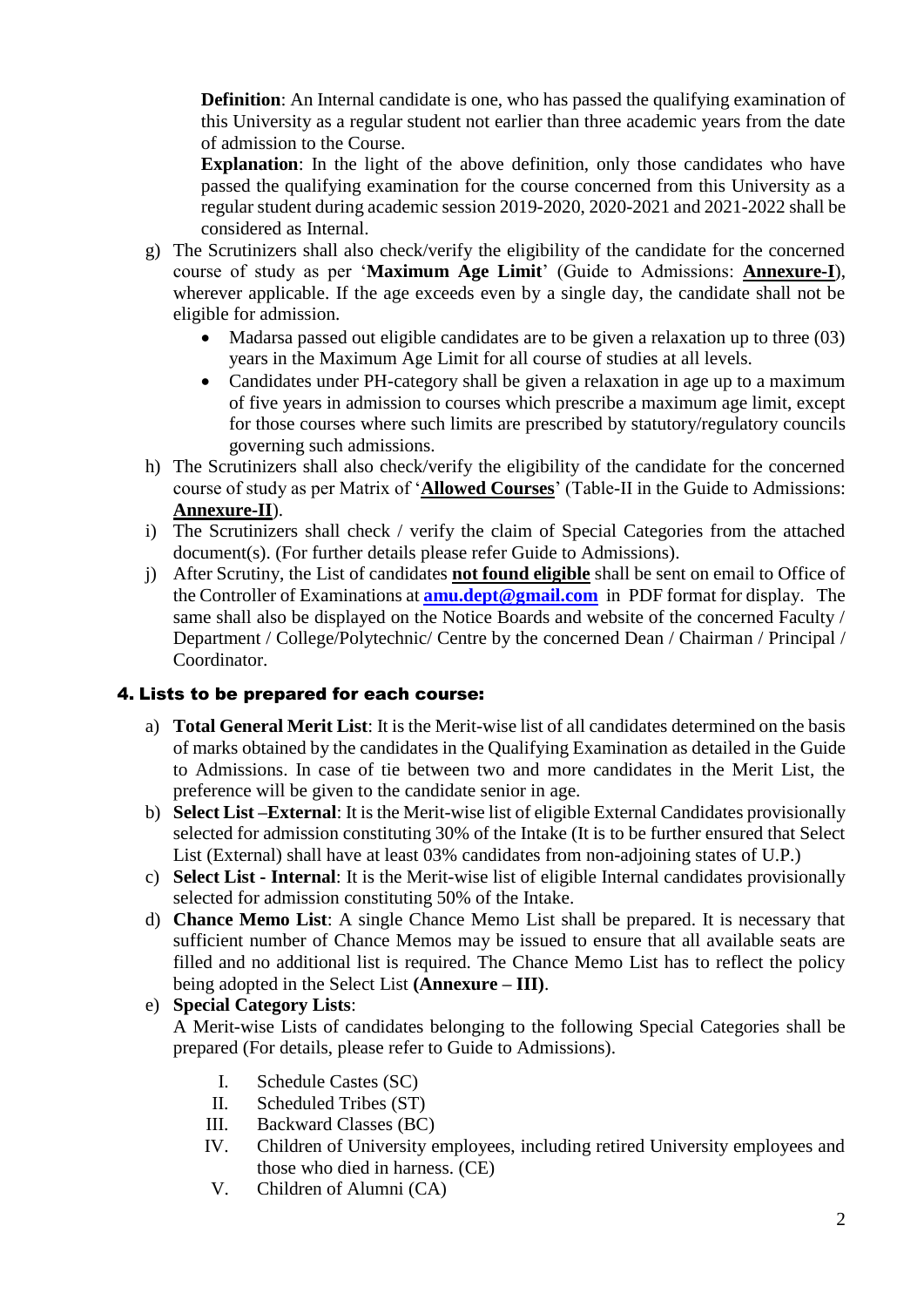- VI. Children of Central Government Employees recently posted / transferred to Aligarh (within 12 months preceding the closing date of the candidate's Application Form) (not applicable to professional courses) (CG)
- VII. Candidates belonging to Distant States / UT (DS)
- VIII. N.C.C. Cadet. (NC)
	- IX. Children of Armed Force personnel who died in Combat (CF)
	- X. Physically Challenged. (PH)

**Note:** For single choice courses, Special Category Lists will comprise of candidates **excluding** the candidates on the Select List. However, selected candidates shall be **included** in Special Category Lists for courses where the subject/specialization choice is being allotted through counselling.

### 5. **Approval of the Lists**:

The concerned Dean / Chairman / Principal / Coordinator, along with the Controller of Examinations, shall present the above Lists (along with filled in Proforma given in **Annexure-IV**) before the Vice-Chancellor for:

- a) Approval of the Select and Chance Memo List(s) against 80% of the approved intake.
- b) Nomination of candidates belonging to various Special Categories against 20% of the approved intake from Categories I -IX.
- c) Approval of Select List of candidates belonging to Physically Challenged category. (5% seats are reserved for Physically Challenged candidates over and above the approved intake).

Additionally, approval for Chance Memo List(s) for vacancies arising in the Special Category Lists from the remaining candidates may also be obtained.

**Note**: The Vice-Chancellor may, at his discretion, nominate any deserving candidate not belonging to any of the categories mentioned above, as a special case.

### 6. Declaration of Select List / Counselling List / Chance Memos List / Nomination List of the Candidates for admission:

- a) **Select List**: A single Select List (comprising of candidates on Select List (External) as well as Select List (Internal) and sorted on Roll Nos. shall be prepared and notified by the concerned Office. (Sample as **Annexure V**).
- b) **Chance Memo List**: A single List of Candidates under Chance Memo sorted on Roll Nos. shall also be prepared and declared. (Sample as **Annexure VI**)
- c) **Nomination (Special Categories) List**: A single List sorted on Roll Nos. shall be prepared and notified by the concerned Office specifying the category of the candidate under which he/she has been offered admission / allotted Chance Memo No. (Sample as **Annexure VII**)
- d) The Select List, Chance Memo List and Nomination Lists so prepared shall be sent on email to Office of the Controller of Examinations at **[amu.dept@gmail.com](mailto:amu.dept@gmail.com)** in PDF format for display. The same shall also be displayed on the Notice Boards and website of the concerned Faculty / Department / College/Polytechnic/ Centre by the concerned Dean / Chairman / Principal / Coordinator.

### Note: **No Intimation Letters will be sent to the candidates selected for admission or offered Chance Memo**.

- e) Clearance from the Proctor on the Application Form of all candidates on the Select List(s) and Chance Memo List shall be obtained after the display of Select List(s) and Chance Memo List(s).
- f) After taking action as specified at (e) above, the concerned Offices shall receive back these Application Forms for completing admission formalities by the candidates provisionally selected for admission on the given date after verification of original certificates / documents.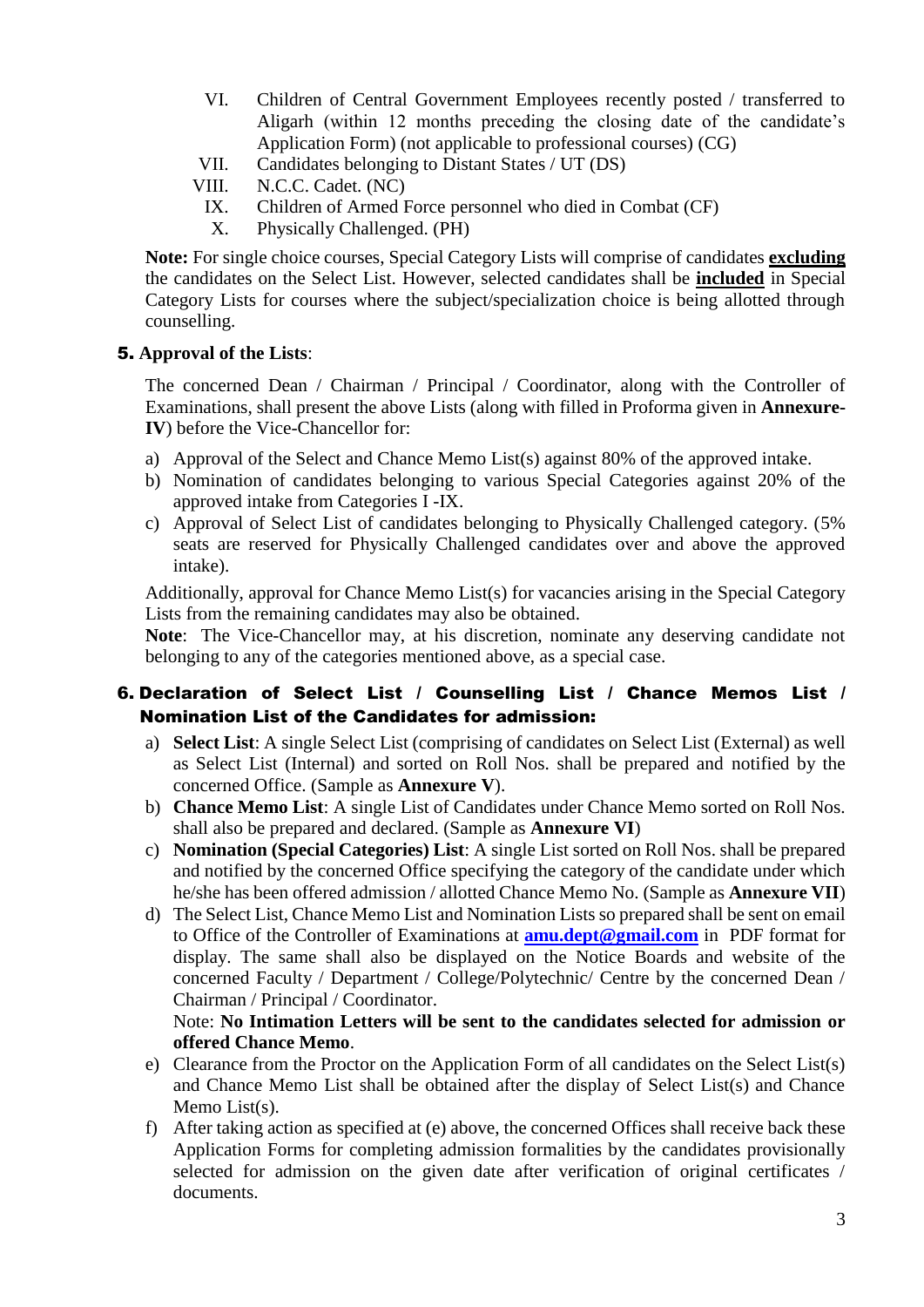g) After completion of admission by the candidates, the Application Forms shall be sent to the Office of the Dean, Students' Welfare for Hall allotment. After Hall allotment, the concerned Offices shall receive back these Application Forms for onward transmission to the Controller's office.

## 7. Consideration under Outstanding Sportsperson / Debater and Talent Category over and above the intake of the Course:

- a) For courses where seats have been earmarked under Sports / Debater & Talent Category (Please refer to Guide to Admissions), the list of all such candidates along with Proforma for Sports Category and relevant certificates and copy of mark sheets, if available, shall be sent by the respective Dean / Principal / Chairman / Coordinator to the Secretary, University Games Committee and for Debater & Talent Category, to the Coordinator, Cultural Education Centre (CEC), so that the capabilities of the candidates may be assessed on the basis of actual performance in Sports Trial / Debating Competition.
- b) The Secretary, University Games Committee shall arrange trials for candidates claiming preference under the Sports Category, if applicable. Similarly, the Coordinator, Cultural Education Centre shall arrange competition(s) for candidates claiming preference under the Debater & Talent Category at the earliest.
- c) The Secretary, University Games Committee and / or the Coordinator, C.E.C. shall submit the list of candidates recommended under the Outstanding Sportsperson / Outstanding Debater & Talent Category respectively to the Vice-Chancellor for nominations.
- d) After obtaining the Vice-Chancellor's approval, the Lists of candidates shall be sent to the Admission Section under sealed cover for declaration of Lists of candidates selected under Sports / Debater Category.

# 8. Completion of admission by the candidates:

Please refer to "**PROCEDURE FOR COMPLETION OF COUNSELLING / ADMISSIONS**"

**Note**: The Final List of admitted candidates along with their Application Forms shall be sent to the Admission Section within 15 days after the closing date of admissions.

### **Important Dates:**

- a) Last date for submission of photocopies of original mark-sheets / grade-sheets for courses where the merit list is determined on the basis of weightage of marks obtained in the qualifying examination as well as the marks obtained in the Departmental Test is **30.07.2022**
- b) The closing date for all admissions in the University will be notified separately. Any vacancy arising after the closing date in any course shall not be filled.

Mujib Ullah Zuberi **Controller of Examinations**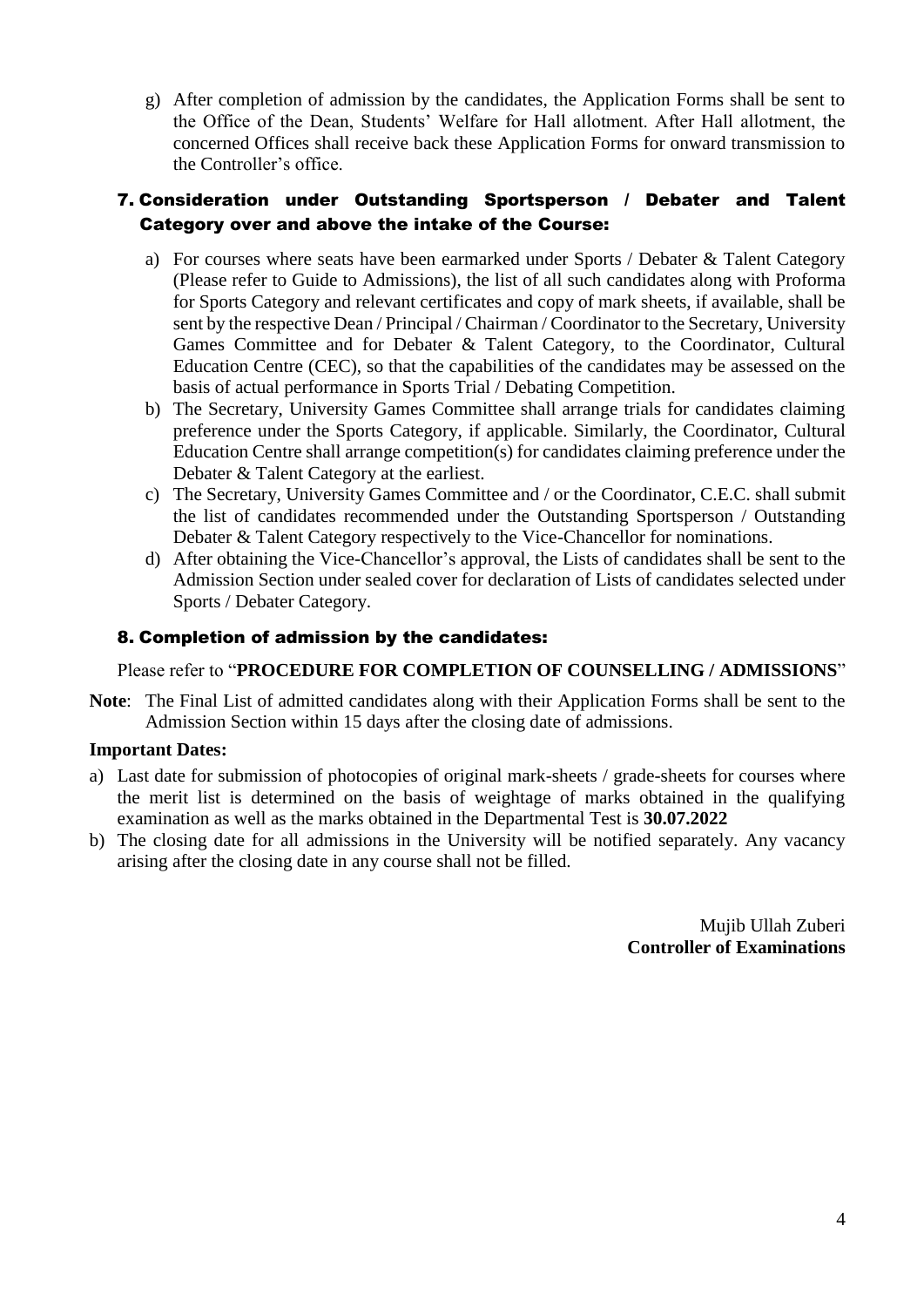# Maximum Age Limit for the purpose of admission

- 1. To safeguard the academic interest of students, the University is constrained to define the maximum age limit of the applicants for the purpose of admission to various course of studies as given under the concerned course of study.
- 2. Candidates shall be eligible to apply for admission to only those full-time regular courses of study where they have not exceeded the maximum age limit as permissible for that course.
- 3. Maximum Age Limit shall be reckoned on 01<sup>st</sup> July of the year of admission.
- 4. Maximum/Minimum Age Limit as prescribed by the regulatory bodies, wherever applicable, shall stand for that course of study.
- 5. Maximum Age Limit shall not be applicable for Foreign Nationals/ employees of the University.
- 6. Madarsa passed out candidates shall be given a relaxation upto three (03) years in the Maximum Age Limit for all course of studies at all levels.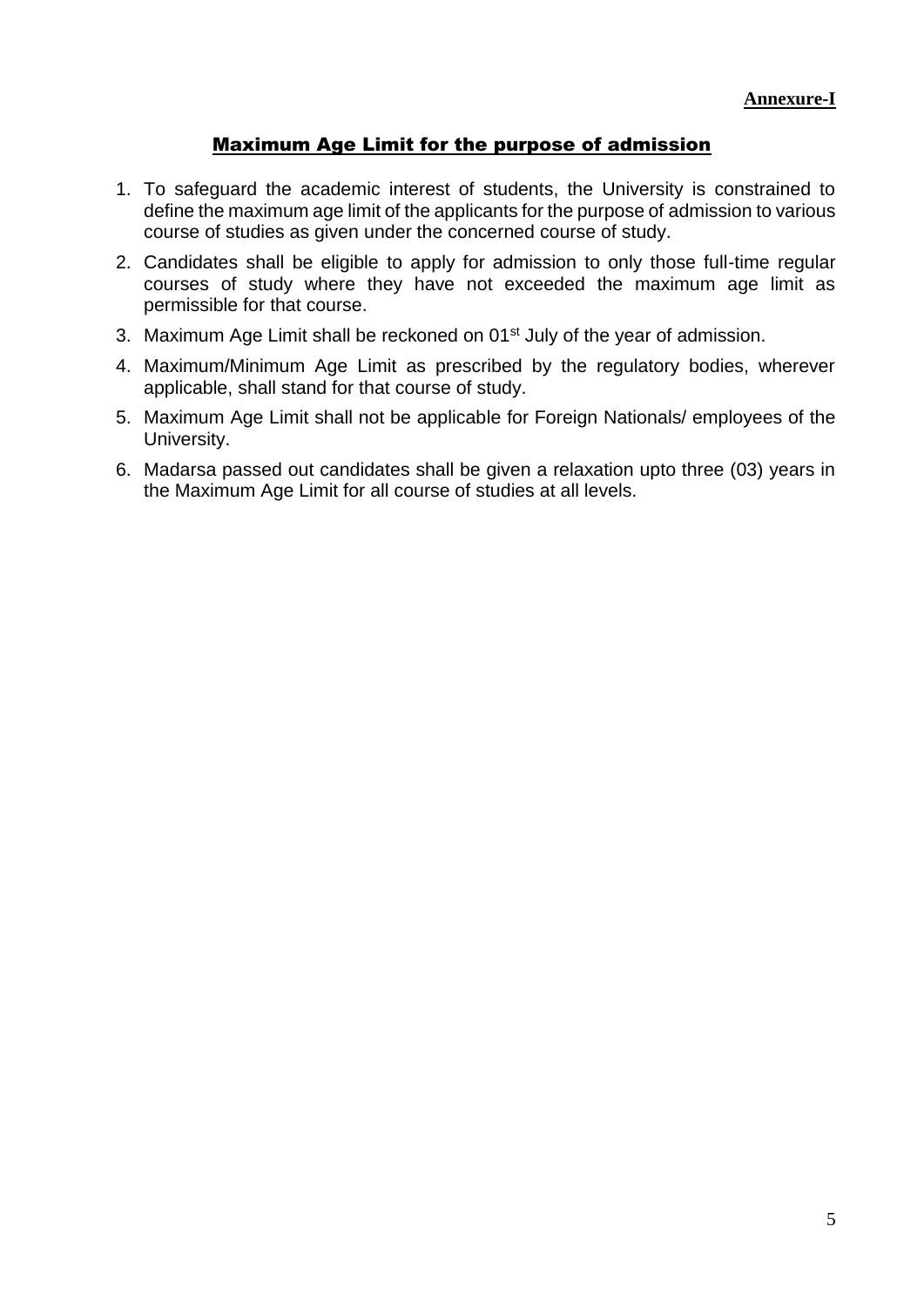# ALLOWED COURSES:

- 1. To safeguard the academic interest of students, the University is constrained to define the following courses as allowed for the purpose of admission. **Table-II** gives the '**Matrix for Allowed Courses**' wherein all full time courses of study have been divided into four (04) Groups- A, B, C and D.
- 2. Courses within each Group have been further divided into various categories with Category 1 being the lowest Category and Category 6 being the highest Category within a Group.
- 3. Candidates who have passed a course of study will be eligible to apply for admission to only those full-time regular courses of study as permissible by the following rules:
	- (a) A person can do only one course of study from one category in a group.
	- (b) Within a Group a person can move only from lower category to a higher category.
	- (c) Persons from Group A cannot go to any other group.
	- (d) Persons from Group B can go to any category of Group A only.
	- (e) Persons from Group C can go to any category of any other group.
	- (f) Persons from Group D can go to any category of any other group.

4.Candidates can apply for B.Com.(Hons.) after passing Diploma in Secretarial Practice.

5.Candidates can apply for P.G. courses in the Faculty of Social Sciences after passing B.S.W.

**Note:** All the above rules regarding Allowed Courses are in addition to eligibility conditions, selection procedures and such other conditions as applicable from time to time.

| Grou<br>p      | <b>Category 1</b>                                                                                                                                                                                                     | <b>Category 2</b>                                                                                                                                                | <b>Category 3</b>                                                                                                                                                                                                                  | <b>Category 4</b>                                                                                                                                                                                                                      | <b>Category 5</b>                                                                                                                                                                                                                                                                                                                                                               | <b>Category</b><br>6 |
|----------------|-----------------------------------------------------------------------------------------------------------------------------------------------------------------------------------------------------------------------|------------------------------------------------------------------------------------------------------------------------------------------------------------------|------------------------------------------------------------------------------------------------------------------------------------------------------------------------------------------------------------------------------------|----------------------------------------------------------------------------------------------------------------------------------------------------------------------------------------------------------------------------------------|---------------------------------------------------------------------------------------------------------------------------------------------------------------------------------------------------------------------------------------------------------------------------------------------------------------------------------------------------------------------------------|----------------------|
| $\overline{A}$ | $\bullet$ M.Phil                                                                                                                                                                                                      | $\bullet$ Ph.D.                                                                                                                                                  | ---                                                                                                                                                                                                                                |                                                                                                                                                                                                                                        | ---                                                                                                                                                                                                                                                                                                                                                                             | ---                  |
| B              | · Diploma in<br>Engineering<br>$\bullet$ Dip. in<br>Costume<br>Dsgn &<br>Grmnt<br>Tech.<br>• Diploma in<br>Secretarial<br>Practice<br>• Diploma in<br>General<br>Nursing &<br>Midwifery<br>• Paramedica<br>I Diplomas | • Advance<br>Diploma in<br>Food<br>Technology<br>• Advance<br>Diploma in<br>Environment<br>al Engg.<br>$\bullet$ Advance<br>Diploma in<br>Interior<br>Decoration | $\bullet$ B.Tech.<br>$\bullet$ B. Arch.<br>$\bullet$ B.E.(Evening)<br>$\bullet$ M.B.B.S.<br>$\bullet$ B.D.S.<br>$\bullet$ B.R.T.T.<br>• B.U.M.S./ Pre-Tib<br>$\bullet$ B.S.W.<br>• B.Sc. Nursing<br>• B.Sc. Paramedical<br>Courses | · Adv P.G. Dip. In<br>Nanotechnology<br>· P.G. Diploma in<br><b>Islamic Banking</b><br>& Finance<br>· P.G. Diploma in<br>Hydrogeology<br>· P.G. Diploma in<br>Computer Prog.<br>· P.G. Diploma<br>courses in<br>Faculty of<br>Medicine | $\bullet$ M.Tech.<br>$\bullet$ M.D./ M.S./M.D.S.<br>$\bullet$ M.B.A./M.B.A.(IB)<br>$\bullet$ M.C.A.<br>$\bullet$ M.F.M.(M.F.C.)<br>$\bullet$ M.T.T.M.(M.T.A.)<br>$\bullet$ M.R.I.M./M.H.R.M.<br>$\bullet$ M.S.W.<br>· M.B.A.(Agribusi.).<br>• M.A.(Mass Comm.)<br>$\bullet$ M.A./M.Sc.(OR)<br>$\bullet$ M.Sc. (RS & GIS)<br>• Mahir-e-TibJarahat<br>• M.Sc. (Biotechnolog<br>y) | $\bullet$ M.CH.      |
| $\mathbf{C}$   | $\bullet$ SSSC                                                                                                                                                                                                        | $\bullet$ B.A.<br>$\bullet$ B.Sc.<br>• B.Com.<br>$\bullet$ B.Th.<br>$\bullet$ B.A.L.L.B.<br>$\bullet$ B.F.A.<br>$\bullet$ B.Voc.                                 | · P.G. Diploma in<br>Mass<br>Communication(Urd<br>u)<br>• P.G. Diploma in<br>Translation (Hindi)<br>$\bullet$ B.R.I.M.<br>$\bullet$ P.G.D.B.F.<br>$\bullet$ Pre-M.F.A.<br>• Other P.G. Diplomas                                    | $\bullet$ M.A.<br>$\bullet$ M.Sc.<br>• M.Com.<br>$\bullet$ M.Th.<br>$\bullet$ L.LM.<br>$\bullet$ M.F.A.<br>$\bullet$ M.Sc<br>(Agriculture)<br>$\bullet$ M.Voc.                                                                         | · Post M.A. Diploma<br>in Urdu Translation<br>· Post M.A. Diploma<br>in Modern Persian<br>· Post M.Sc. Diploma<br>in Plant Tissue<br>Culture &<br>Micropropagation<br>· Post M.Sc. Diploma<br>in Museology<br>• P.G. Dip. In Conflict<br>Reso, & Peace St.<br>• Post PG Dip.in<br>Couns, & Health<br>Management<br>• Post PG Dip. in HR<br>Dev. & Management                    |                      |
| D              | • Diploma in<br>Teaching                                                                                                                                                                                              | $\bullet$ B.Ed.<br>$\bullet$ B.P.Ed.<br>$\bullet$ B.L.I.Sc.                                                                                                      | $\bullet$ M.Ed.<br>$\bullet$ M.P.Ed.<br>$\bullet$ M.L.I.Sc.                                                                                                                                                                        |                                                                                                                                                                                                                                        |                                                                                                                                                                                                                                                                                                                                                                                 |                      |

### **TABLE II- Matrix for Allowed Courses**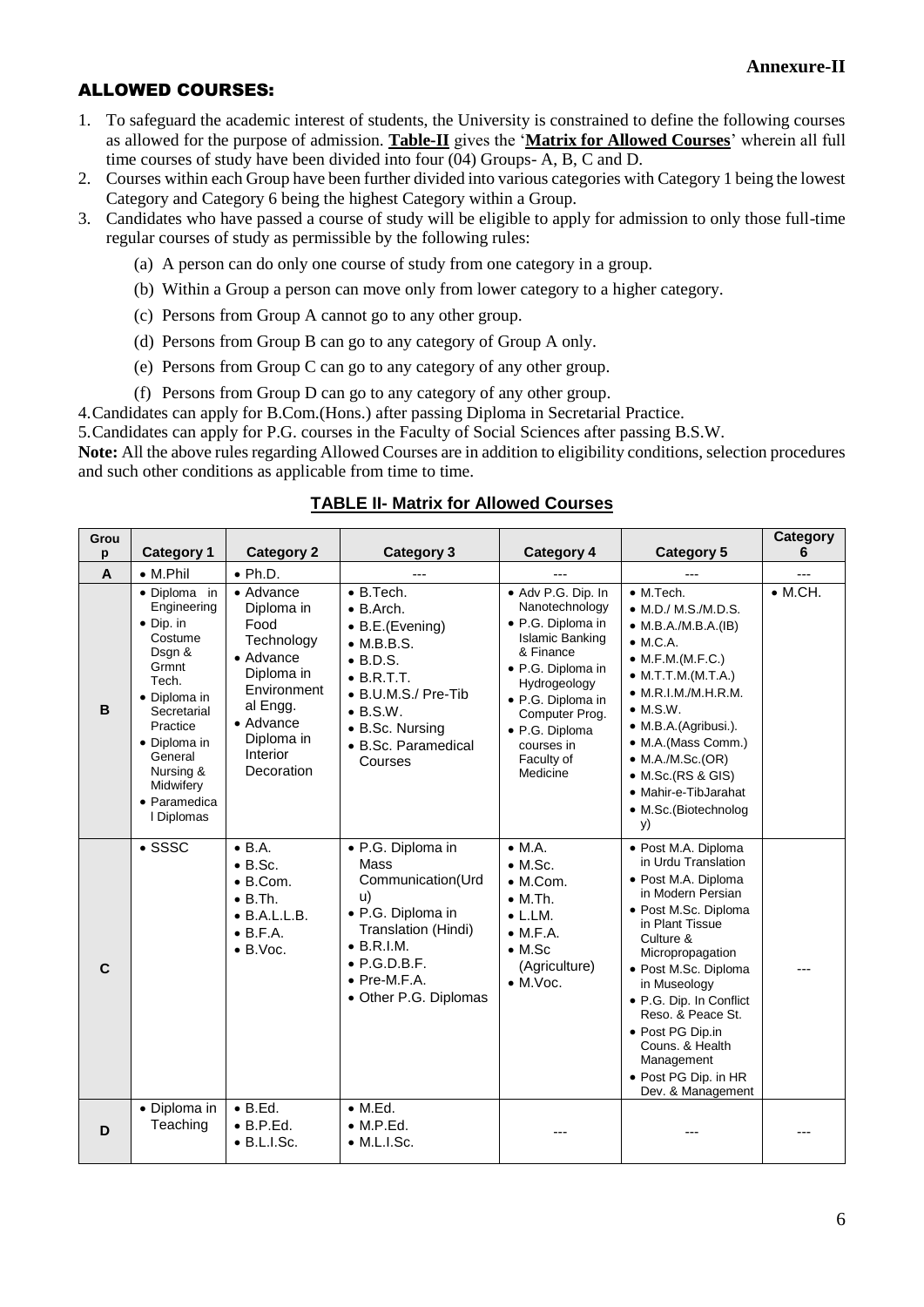**Annexure-III** 

# **CHANCE MEMO ALLOTMENT PROCEDURE**

| Ch. No.          | Allot to    | Ch. No. | Allot to    | Ch. No.    | Allot to    | Ch. No. | Allot to    | Ch. No.    | Allot to    |
|------------------|-------------|---------|-------------|------------|-------------|---------|-------------|------------|-------------|
| $\mathbf{1}$     | $\mathbf I$ | 41      | $\bf{I}$    | 81         | $\mathbf I$ | 121     | $\mathbf I$ | 161        | $\mathbf I$ |
| $\bf 2$          | ${\bf E}$   | 42      | E           | 82         | ${\bf E}$   | 122     | E           | 162        | E           |
| $\mathbf{3}$     | $\bf{I}$    | 43      | $\mathbf I$ | 83         | Ι.          | 123     | $\mathbf I$ | 163        | $\mathbf I$ |
| $\boldsymbol{4}$ | Е           | 44      | E           | 84         | ${\bf E}$   | 124     | ${\bf E}$   | 164        | ${\bf E}$   |
| 5                | $\bf{I}$    | 45      | $\mathbf I$ | 85         | $\mathbf I$ | 125     | $\mathbf I$ | 165        | $\mathbf I$ |
| 6                | $\bf{I}$    | 46      | $\bf{I}$    | 86         | $\mathbf I$ | 126     | $\bf{I}$    | 166        | $\mathbf I$ |
| $\bf 7$          | ${\bf E}$   | 47      | E           | 87         | ${\bf E}$   | 127     | ${\bf E}$   | 167        | E           |
| $\bf 8$          | $\bf{I}$    | 48      | $\mathbf I$ | 88         | $\bf I$     | 128     | $\mathbf I$ | 168        | $\mathbf I$ |
| $\boldsymbol{9}$ | $\bf{I}$    | 49      | $\mathbf I$ | 89         | $\mathbf I$ | 129     | $\mathbf I$ | 169        | $\mathbf I$ |
| 10               | ${\bf E}$   | 50      | E           | 90         | ${\bf E}$   | 130     | ${\bf E}$   | 170        | E           |
| 11               | $\bf{I}$    | 51      | $\bf{I}$    | 91         | $\mathbf I$ | 131     | $\bf{I}$    | 171        | $\mathbf I$ |
| $\bf 12$         | E           | 52      | ${\bf E}$   | 92         | ${\bf E}$   | 132     | ${\bf E}$   | 172        | E           |
| 13               | $\bf{I}$    | 53      | $\bf{I}$    | 93         | $\mathbf I$ | 133     | $\mathbf I$ | 173        | $\mathbf I$ |
| 14               | $\mathbf I$ | 54      | $\mathbf I$ | 94         | $\mathbf I$ | 134     | $\mathbf I$ | 174        | $\mathbf I$ |
| 15               | ${\bf E}$   | 55      | E           | 95         | E           | 135     | ${\bf E}$   | 175        | ${\bf E}$   |
| 16               | $\bf{I}$    | 56      | $\bf{I}$    | 96         | $\mathbf I$ | 136     | $\mathbf I$ | 176        | $\mathbf I$ |
| ${\bf 17}$       | $\mathbf I$ | 57      | $\mathbf I$ | 97         | $\bf I$     | 137     | $\mathbf I$ | 177        | $\mathbf I$ |
| 18               | ${\bf E}$   | 58      | ${\bf E}$   | 98         | ${\bf E}$   | 138     | ${\bf E}$   | 178        | E           |
| 19               | $\mathbf I$ | 59      | $\mathbf I$ | 99         | $\mathbf I$ | 139     | $\mathbf I$ | 179        | $\mathbf I$ |
| $20\,$           | ${\bf E}$   | 60      | E           | <b>100</b> | E           | 140     | ${\bf E}$   | 180        | ${\bf E}$   |
| 21               | $\bf{I}$    | 61      | $\mathbf I$ | 101        | $\bf I$     | 141     | $\mathbf I$ | 181        | $\mathbf I$ |
| $\bf 22$         | $\bf{I}$    | 62      | $\mathbf I$ | 102        | $\mathbf I$ | 142     | $\bf{I}$    | 182        | $\mathbf I$ |
| 23               | E           | 63      | ${\bf E}$   | 103        | E           | 143     | ${\bf E}$   | 183        | E           |
| 24               | $\bf{I}$    | 64      | $\mathbf I$ | 104        | $\bf I$     | 144     | $\mathbf I$ | 184        | $\mathbf I$ |
| 25               | $\bf{I}$    | 65      | $\mathbf I$ | 105        | $\mathbf I$ | 145     | $\mathbf I$ | 185        | $\mathbf I$ |
| $26\phantom{.}$  | ${\bf E}$   | 66      | E           | 106        | E           | 146     | ${\bf E}$   | 186        | E           |
| 27               | $\bf{I}$    | 67      | $\mathbf I$ | 107        | $\mathbf I$ | 147     | I           | 187        | $\mathbf I$ |
| 28               | ${\bf E}$   | 68      | E           | 108        | Е           | 148     | ${\bf E}$   | 188        | E           |
| 29               | $\mathbf I$ | 69      | $\mathbf I$ | 109        | $\bf I$     | 149     | $\mathbf I$ | 189        | $\mathbf I$ |
| 30               | $\mathbf I$ | 70      | $\mathbf I$ | 110        | $\mathbf I$ | 150     | $\mathbf I$ | <b>190</b> | $\mathbf I$ |
| 31               | ${\bf E}$   | 71      | ${\bf E}$   | 111        | ${\bf E}$   | 151     | ${\bf E}$   | 191        | ${\bf E}$   |
| 32               | $\mathbf I$ | 72      | $\mathbf I$ | 112        | $\mathbf I$ | 152     | $\mathbf I$ | 192        | $\mathbf I$ |
| 33               | $\bf{I}$    | 73      | $\bf{I}$    | 113        | $\mathbf I$ | 153     | $\mathbf I$ | 193        | $\mathbf I$ |
| 34               | Е           | 74      | ${\bf E}$   | 114        | ${\bf E}$   | 154     | ${\bf E}$   | 194        | E           |
| 35               | $\bf{I}$    | 75      | $\bf{I}$    | 115        | $\bf I$     | 155     | $\mathbf I$ | 195        | $\mathbf I$ |
| 36               | ${\bf E}$   | 76      | ${\bf E}$   | 116        | ${\bf E}$   | 156     | ${\bf E}$   | 196        | ${\bf E}$   |
| 37               | $\bf{I}$    | 77      | $\mathbf I$ | 117        | $\mathbf I$ | 157     | $\mathbf I$ | 197        | $\mathbf I$ |
| 38               | $\bf{I}$    | 78      | $\bf{I}$    | 118        | $\bf I$     | 158     | $\mathbf I$ | 198        | $\mathbf I$ |
| 39               | ${\bf E}$   | 79      | ${\bf E}$   | 119        | E           | 159     | E           | 199        | E           |
| 40               | 1           | 80      | $\bf{I}$    | 120        | $\mathbf I$ | 160     | $\mathbf I$ | 200        | $\mathbf I$ |

Ch. No.: Chance Memo No.; E: External;

I: Internal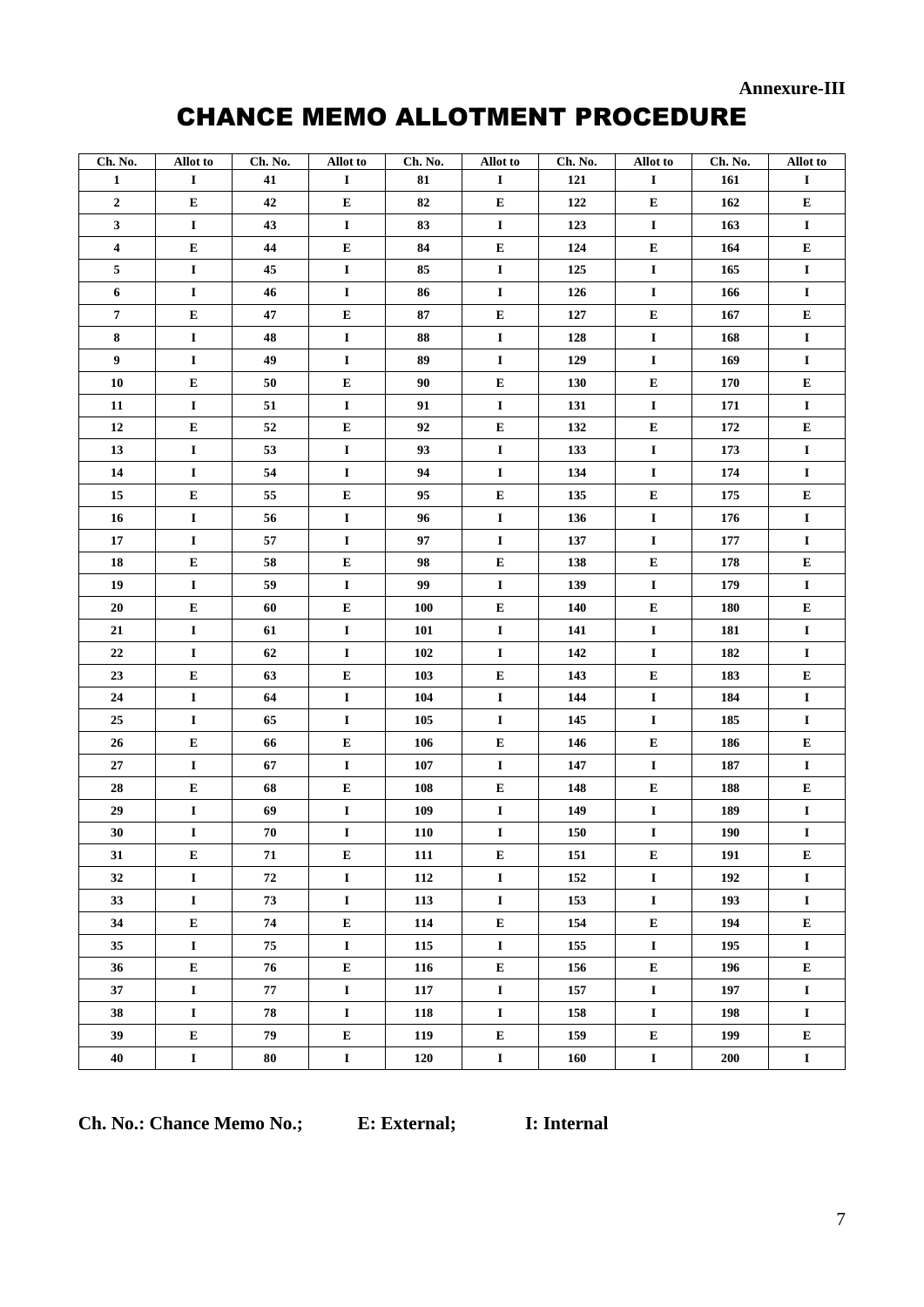### **Annexure-IV**

# **NOMINATION BY THE VICE-CHANCELLOR**

Name of the Department:

Name of the Course: \_\_\_\_\_\_\_\_\_\_\_\_\_\_\_\_\_\_\_\_\_\_\_\_\_\_\_\_\_\_\_\_\_\_\_\_\_\_\_\_\_\_\_\_\_\_\_\_\_\_\_

| <b>Total</b> | Intake under          | Intake under          | Intake under      | <b>Seats reserved</b> |
|--------------|-----------------------|-----------------------|-------------------|-----------------------|
| Intake       | <b>External Merit</b> | <b>Internal Merit</b> | <b>Nomination</b> | for PH- category      |
|              |                       |                       |                   |                       |

| <b>Candidates</b><br>selected under<br><b>External Merit</b> | <b>Candidates</b><br>selected under<br><b>Internal Merit</b> | <b>Candidates offered</b><br><b>Chance Memos</b> | <b>Candidates</b><br>selected under<br><b>PH</b> -category |
|--------------------------------------------------------------|--------------------------------------------------------------|--------------------------------------------------|------------------------------------------------------------|
|                                                              |                                                              |                                                  |                                                            |

| Category        | CЕ | CA | BС | <b>SC</b> | <b>ST</b> | DS | NC | $_{\rm CG}$ | $\bf C \bf F$ | <b>Total</b> |
|-----------------|----|----|----|-----------|-----------|----|----|-------------|---------------|--------------|
| No. of eligible |    |    |    |           |           |    |    |             |               |              |
| candidates      |    |    |    |           |           |    |    |             |               |              |
| available under |    |    |    |           |           |    |    |             |               |              |
| various Special |    |    |    |           |           |    |    |             |               |              |
| Categories      |    |    |    |           |           |    |    |             |               |              |

**Course Coordinator**

# **Chairman**

### **Dean**

| Category                            | CЕ | СA | ВC | <b>SC</b> | СΠ<br>ЮL | DS | <b>NC</b> | CG | CF | <b>Total</b> |
|-------------------------------------|----|----|----|-----------|----------|----|-----------|----|----|--------------|
| No. of candidates                   |    |    |    |           |          |    |           |    |    |              |
| nominated by the<br>Vice-Chancellor |    |    |    |           |          |    |           |    |    |              |

**Vice-Chancellor**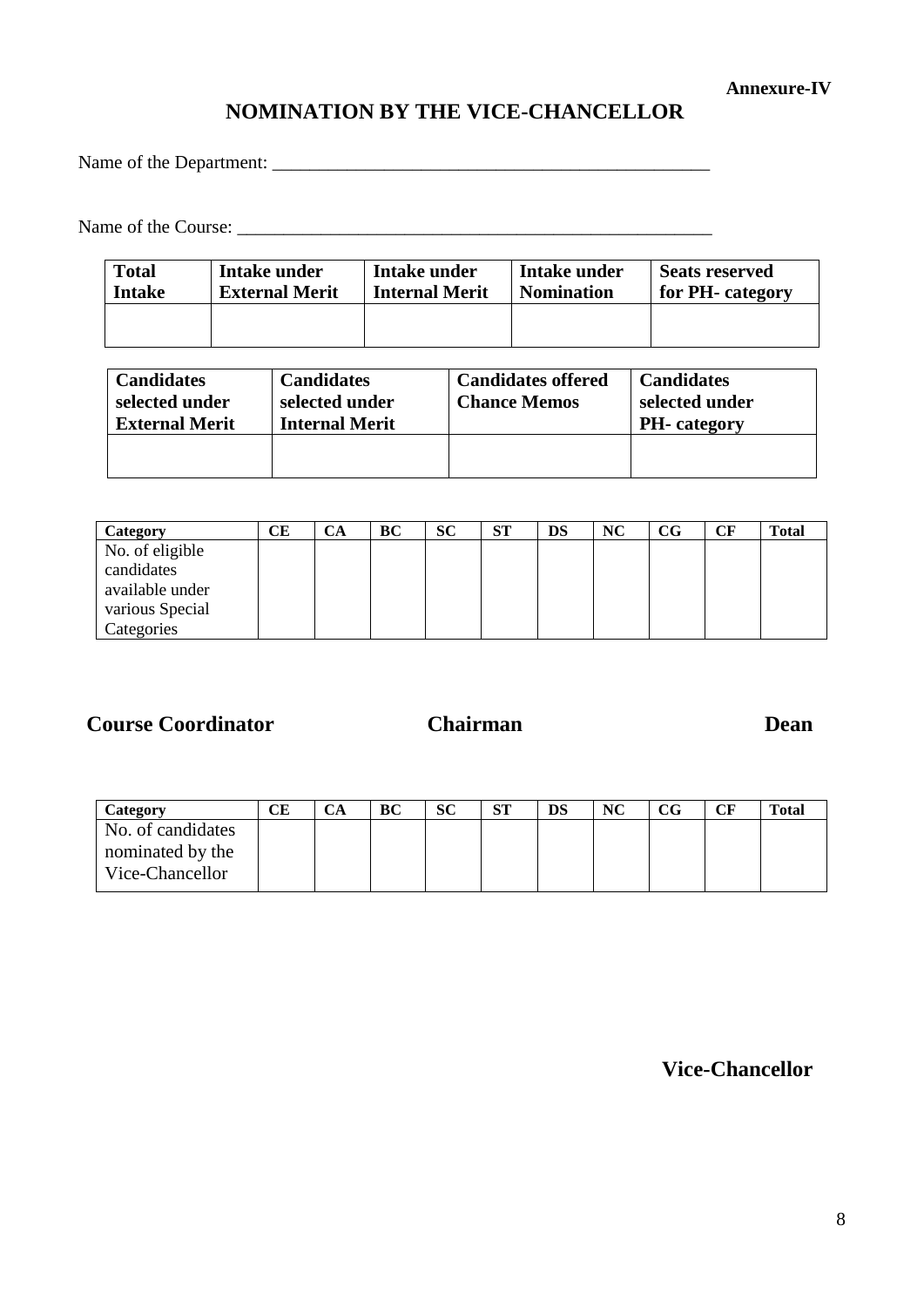9

Annexure-V

Page 1/1

### **ALIGARH MUSLIM UNIVERSITY**

List of Candidates Provisionally Selected for Admission to

B.L.I.Sc.

Session: 2021-22

### Date of Counselling/Admission: As per schedule which will be notified seperately.

Counselling / Admission Process: Online with subequent physical reporting.

| Roll No. | Roll No. | Roll No. | Roll No. | Roll No. | Roll No. | Roll No. |
|----------|----------|----------|----------|----------|----------|----------|
| 7100007  | 7100017  | 7100036  | 7100060  | 7100093  | 7100096  | 7100102  |
| 7100141  | 7100159  | 7100166  | 7100182  | 7100244  | 7100250  | 7100252  |
| 7100261  | 7100267  | 7100273  | 7100274  | 7100282  | 7100296  | 7100297  |
| 7100301  | 7100302  | 7100314  | 7100316  | 7100321  | 7100322  | 7100343  |
| 7100353  | 7100365  | 7100373  | 7100375  | 7100391  | 7100400  | 7100409  |
| 7100430  | 7100431  | 7100433  | 7100434  | 7100438  | 7100439  | 7100457  |
| 7100464  | 7100465  | 7100467  | 7100470  | 7100476  | 7100479  |          |

1. Candidates should report online on the portal 'counselling.amuonline.ac.in' as per schedule notified seperately for counselling/ provisional admission.

2. Candidate not reporting for counselling/admission within the stipulated date and time or not completing the requisite steps as per notified schedule, shall forfeit his/her claim for admission.

3. Admission will be offered, as per rules, to reported candidates subject to fulfillment of all eligibility conditions and clearance from Proctor's Office.

4. Candidates will have to produce Mark sheet of the qualifying examination and all other relevant Certificates / Documents in original along with 10 passport size photographs at the time of physical reporting after provisional admission.

5. Eligibility rules shall be strictly followed and shall not be relaxed under any circumstance.

6. Candidate should regularly visit the website www.amucontrollerexams.com and also keep logging in to his/her counselling account for updates.

**COORDINATOR** 

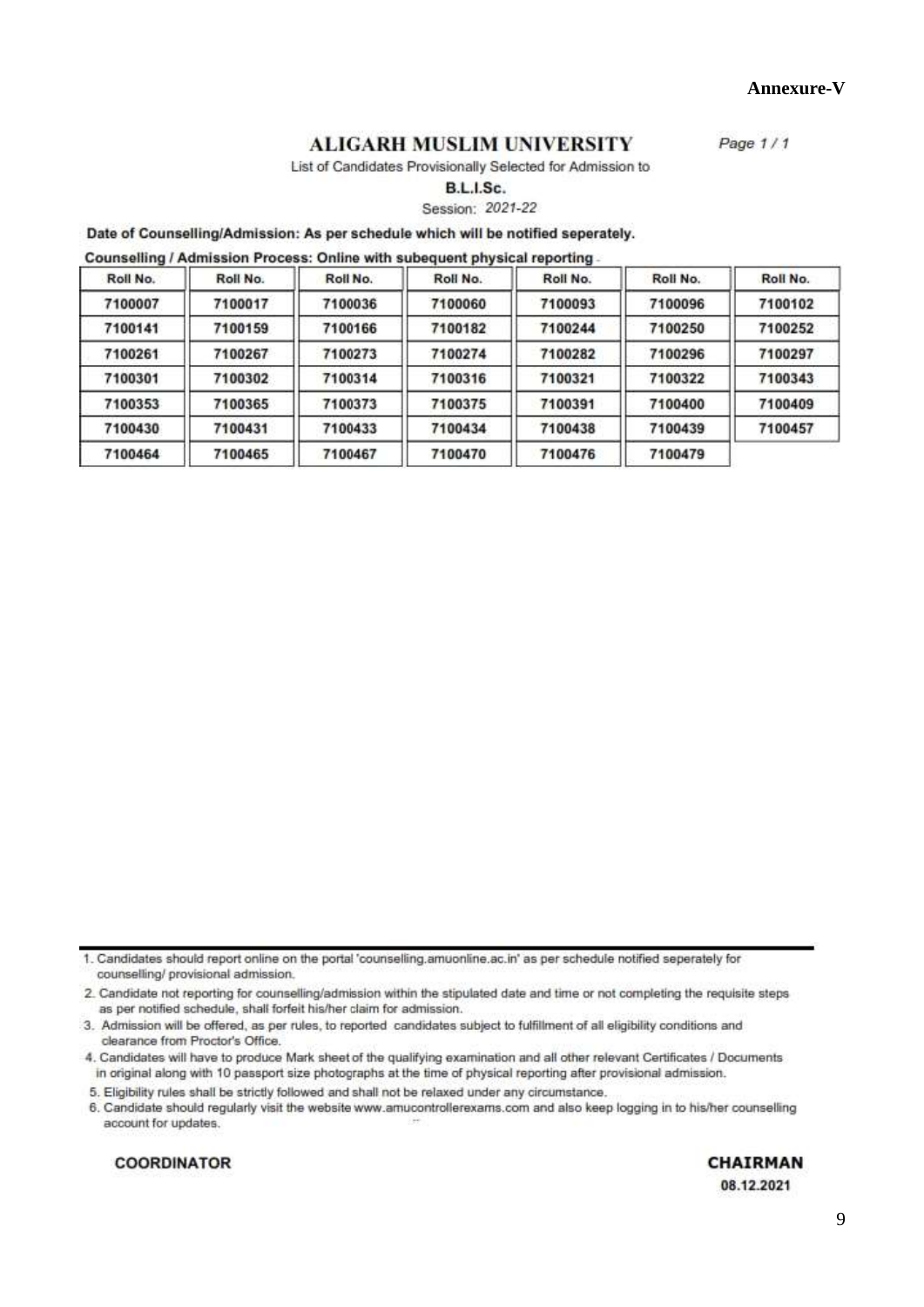Annexure-VI

Page  $1/2$ 

## **ALIGARH MUSLIM UNIVERSITY**

List of Candidates Provisionally offered Chance Memos for Admission to

B.L.I.Sc.

Session: 2021-22

Date of Reporting/Counselling/Admission: As per schedule which will be notified seperately.  $\mathbf{u}$  $\mathbf{r}$ æ

| Roll No. | Rank  | Roll No. | Rank  | Roll No. | Rank  | Roll No. | Rank  | Roll No. | Rank  |
|----------|-------|----------|-------|----------|-------|----------|-------|----------|-------|
| 7100001  | C0071 | 7100005  | C0065 | 7100009  | C0041 | 7100010  | C0089 | 7100012  | C0132 |
| 7100013  | C0197 | 7100014  | C0053 | 7100015  | C0123 | 7100019  | C0092 | 7100020  | C0167 |
| 7100021  | C0178 | 7100022  | C0094 | 7100023  | C0179 | 7100026  | C0174 | 7100027  | C0134 |
| 7100028  | C0173 | 7100029  | C0010 | 7100032  | C0111 | 7100037  | C0136 | 7100040  | C0188 |
| 7100041  | C0158 | 7100042  | C0029 | 7100048  | C0153 | 7100049  | C0164 | 7100051  | C0138 |
| 7100053  | C0042 | 7100054  | C0006 | 7100055  | C0097 | 7100057  | C0103 | 7100058  | C0064 |
| 7100059  | C0130 | 7100061  | C0048 | 7100064  | C0198 | 7100065  | C0066 | 7100067  | C0057 |
| 7100068  | C0143 | 7100070  | C0120 | 7100072  | C0085 | 7100073  | C0182 | 7100076  | C0170 |
| 7100081  | C0035 | 7100085  | C0098 | 7100086  | C0107 | 7100087  | C0017 | 7100090  | C0125 |
| 7100092  | C0186 | 7100095  | C0176 | 7100100  | C0021 | 7100101  | C0193 | 7100103  | C0023 |
| 7100104  | C0101 | 7100107  | C0121 | 7100109  | C0139 | 7100112  | C0091 | 7100118  | C0037 |
| 7100120  | C0088 | 7100122  | C0013 | 7100124  | C0067 | 7100128  | C0075 | 7100129  | C0099 |
| 7100132  | C0027 | 7100133  | C0016 | 7100134  | C0169 | 7100138  | C0142 | 7100140  | C0150 |
| 7100146  | C0049 | 7100147  | C0175 | 7100148  | C0195 | 7100150  | C0116 | 7100151  | C0014 |
| 7100152  | C0069 | 7100161  | C0119 | 7100162  | C0109 | 7100176  | C0149 | 7100179  | C0078 |
| 7100180  | C0145 | 7100190  | C0129 | 7100192  | C0056 | 7100194  | C0141 | 7100196  | C0007 |
| 7100198  | C0113 | 7100204  | C0156 | 7100206  | C0060 | 7100209  | C0187 | 7100211  | C0034 |
| 7100212  | C0002 | 7100215  | C0001 | 7100222  | C0127 | 7100224  | C0086 | 7100226  | C0044 |
| 7100227  | C0200 | 7100228  | C0110 | 7100240  | C0183 | 7100242  | C0172 | 7100247  | C0068 |
| 7100249  | C0154 | 7100253  | C0032 | 7100254  | C0063 | 7100256  | C0114 | 7100259  | C0058 |
| 7100260  | C0159 | 7100262  | C0050 | 7100263  | C0046 | 7100264  | C0135 | 7100265  | C0192 |
| 7100269  | C0162 | 7100271  | C0018 | 7100276  | C0087 | 7100277  | C0146 | 7100278  | C0061 |
| 7100279  | C0160 | 7100281  | C0062 | 7100285  | C0180 | 7100290  | C0151 | 7100292  | C0117 |
| 7100293  | C0128 | 7100294  | C0073 | 7100304  | C0005 | 7100305  | C0030 | 7100306  | C0080 |
| 7100312  | C0024 | 7100313  | C0105 | 7100315  | C0025 | 7100318  | C0095 | 7100323  | C0047 |
| 7100328  | C0028 | 7100332  | C0168 | 7100333  | C0022 | 7100334  | C0171 | 7100335  | C0052 |

1. Candidates should report online on the portal 'counselling.amuonline.ac.in' as per schedule notified seperately for Chance Memo reporting/ counselling/ provisional admission.

2. Candidate not participating in Chance Memo reporting or not completing the requisite steps as per notified schedule, shall forfeit his/her claim for admission.

3. Admission will be offered, as per rules, strictly as per Chance Memo No (given above) to reported candidates, if any vacancy exists in the Select List subject to fulfillment of all eligibility conditions and clearance by office of the Proctor.

4. Candidates will have to produce Mark sheet of the qualifying examination and all other relevant Certificates / Documents in original along with 10 passport size photographs at the time of physical reporting, if admitted provisionally.

5. Eligibility rules shall be strictly followed and shall not be relaxed under any circumstance.

6. Candidate should regularly visit the website www.amucontrollerexams.com and also keep logging in to his/her counselling account for updates.

### **COORDINATOR**

**CHAIRMAN** 

08.12.2021